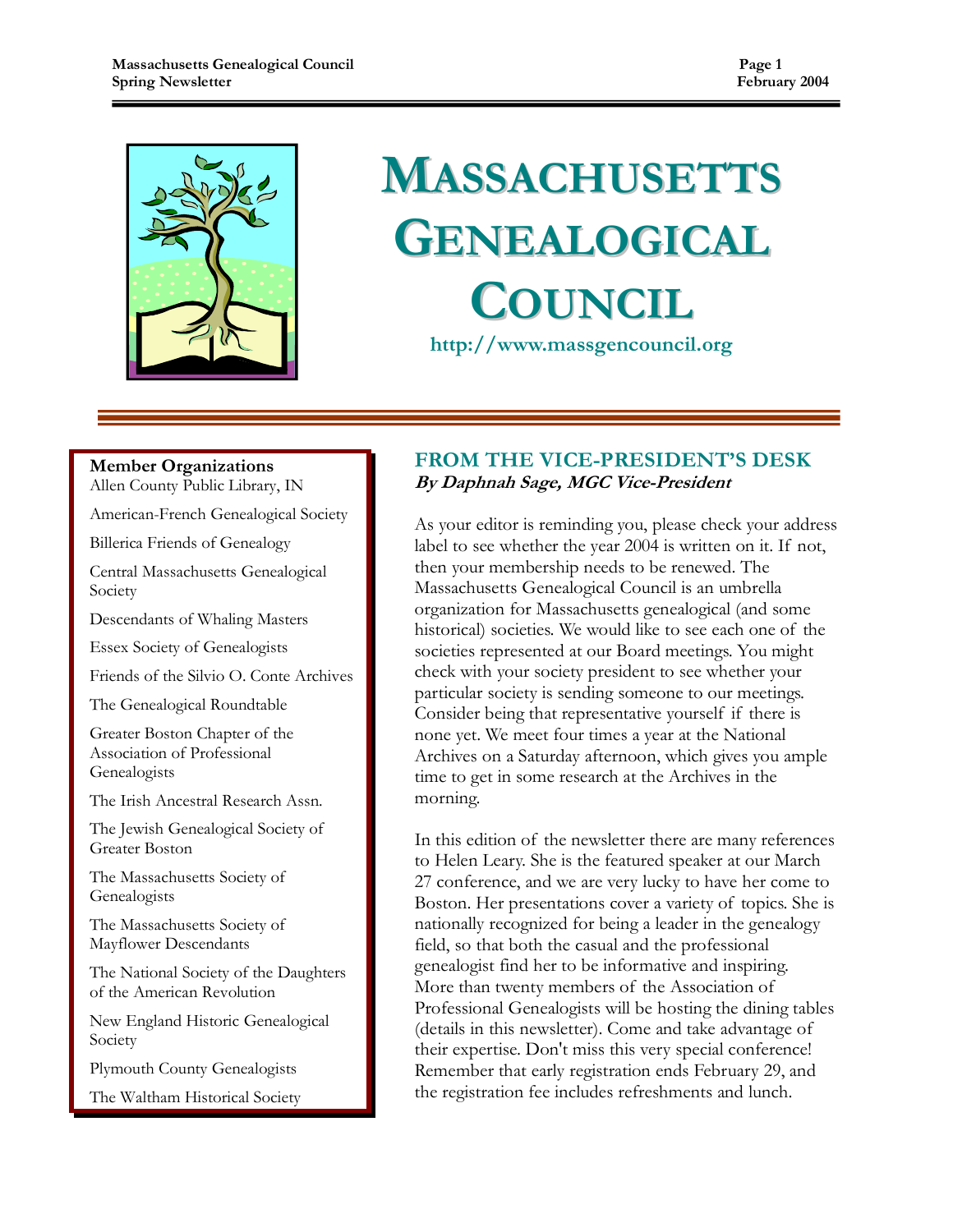#### MGC BOARD 2003-2004

**OFFICERS** 

President: Bernard J. Couming Vice-President: Daphnah Sage Treasurer: Peter Viles Secretary: Sandra Gambone DIRECTORS

Archives: Ann Dzindolet Civil Records: Shirley Barnes Asst. Civil Records: John S. Gracey Newsletter: Mary Ellen Grogan Asst. Newsletter: Georgie Hallock Programs: Sharon Sergeant Publicity: Bobby Lyman Ways & Means: Sheila FitzPatrick Webmaster: Bob Stone

#### The Massachusetts Genealogical

Council is dedicated to serving the interests of the state's genealogical community. Founded in 1980, the Council's stated aim is to develop and promote the study and exchange of ideas among persons and organizations interested in the pursuit of genealogy. Its programs and activities are designed to complement those of the many genealogical and hereditary societies throughout the state and to provide a statewide forum for genealogists.

One of the Council's leading functions is to represent the concerns of genealogists in the halls of state and local government. The Council monitors the activities of agencies that bear on genealogical interests and testifies at hearings and other forums of government. The Council promotes the preservation and publication of state and local records and also provides information about them. It guards the rights of all researchers' access to public records and educates genealogists about the proper use and preservation of these records.

The Massachusetts Genealogical Council (MGC) is composed of both Individual and Organization Members. Individual members receive the newsletter, participate in activities organized by the MGC, and may attend the Annual Meeting and Seminar at a discounted member-only rate. All Organization Members receive the newsletter. Organization Members of groups based in Massachusetts are encouraged to send a delegate to the quarterly meetings of the Board of Directors. Delegates are voting members of the Board.

Membership in the Council is open to any person or organization interested in its activities upon payment of dues. The membership year runs from 1 January through 31 December. Dues are: Individual \$7.50, Organization \$10.00, Sponsor \$15.00. Note: Dues are NOT tax-deductible.

The MGC Board meets four times a year. Meetings are open to all interested genealogists, and we welcome your participation. Massachusetts genealogical organizations are urged to send a representative to these meetings. Meetings are scheduled for March 6, 2004, and May 1, 2004, at the National Archives in Waltham, from 1 to 4 pm.

## PUBLICATIONS BY MGC MEMBERS

#### Arab-American Faces and Voices: The Origins of an Immigrant Community By Elizabeth Boosahda, University of Texas Press

In this book, Elizabeth Boosahda, a third-generation Arab American, draws on over two hundred personal interviews, as well as photographs and historical documents that are contemporaneous with the first generation of Arab-Americans (Syrians, Lebanese, Palestinians), both Christians and Muslims, who immigrated to the Americas between 1880 and 1915, and their descendants. Boosahda focuses on the Arab-American community in Worcester, Massachusetts, a major northeastern center for Arab immigration, and Worcester's links to and similarities with Arab-American communities throughout North and South America.

Ordering Information: University of Texas Press, \$24.95 (paper) \$65.00 (cloth cover), 306 pp http://www.utexas.edu/utpress/ or call 1-800-252-3206 Author'sWebsite: http://www.utexas.edu/utpress/books/booara.html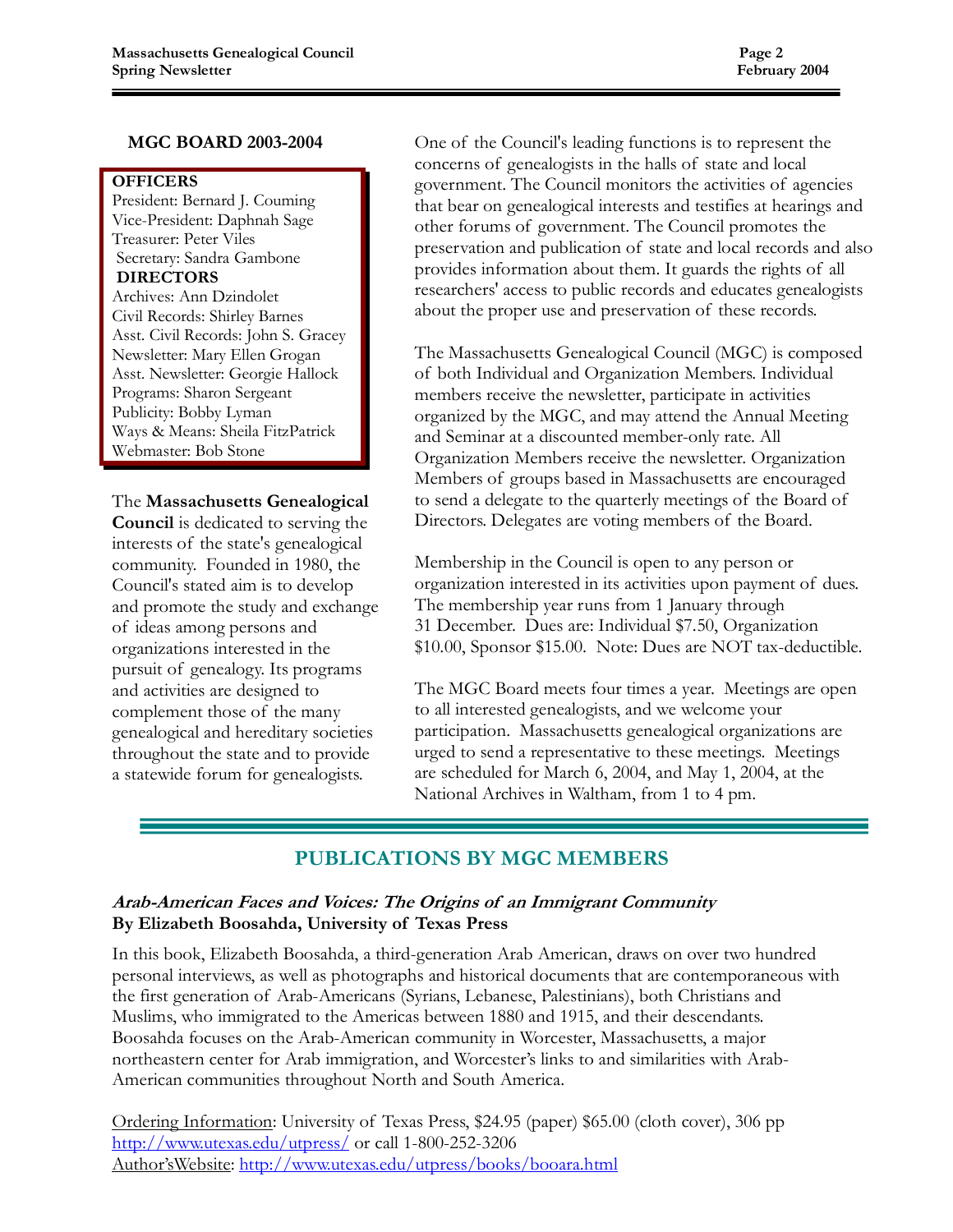#### MGC ANNUAL MEETING 2004 AGENDA

#### The 2004 Annual Meeting will be held at the Best Western Hotel, Waltham, Massachusetts, from 8:45am to 9:30am.

- I. Call to Order
- II. Reading and Approval of the Minutes of the 2003 Annual Meeting: Sandra Gambone
- III. President's/Vice-President's Report: Bernie Couming and Daphnah Sage
- IV. Treasurer's Report: Peter Viles
- V. Civil Records Report: Shirley Barnes and Jack Gracey
- VI. New Business: Proposal for an Increase in Annual Dues

Proposal: The Board of the Massachusetts Genealogical Council has unanimously voted to recommend a dues increase to the membership at the 2004 Annual Meeting (27 March 2004). The new dues structure would take effect for the 2005 membership year.

|                                                                                                   | Proposed Dues Structure Beginning 2005 | <b>Current Dues Structure</b> |  |  |
|---------------------------------------------------------------------------------------------------|----------------------------------------|-------------------------------|--|--|
| Individual member:                                                                                | \$10                                   | \$7.50                        |  |  |
| Family member:                                                                                    | \$15                                   | N/A                           |  |  |
| (two members at same address receiving one copy of the newsletter but each entitled to a vote and |                                        |                               |  |  |
| seminar attendance at the member rate)                                                            |                                        |                               |  |  |
| Organizational membership: \$15                                                                   |                                        | \$10                          |  |  |
| Sponsor:                                                                                          | \$20                                   | \$15                          |  |  |

Discussion: Although we have a reasonable cash reserve, we anticipate continued expenses relative to legislative initiatives that may well require resources beyond what our yearly income provides. We try to "price" the Seminar associated with the Annual Meeting at cost so that dues (our only other source of income) support the other activities of the Council. With the regular (4 issues/year) publishing of the newsletter and "routine" legislative oversight, these costs now exceed the income provided by the current \$7.50 dues. The new dues structure will bring annual income and expenses more in balance.

- VII. Other New Business
- VIII. Announcements: This is an opportunity for members to share information that may relate to everyone.
- IX. Adjournment to Program: Renowned Genealogist Helen F.M. Leary will present the following lectures:

Is This the Same Man, or a Different One With the Same Name?

Time-Lines and Real Lives — Using Ancestor's Life Patterns to Find Their Parents

Our Ancestors' Voices — Getting the Records To Tell Us Everything They Know

The Hemings-Jefferson Connection: A Genealogical Evaluation of the Evidence

 [Editor's Note: This lecture uses the Hemings-Jefferson controversy to provide a clear example of how DNA analysis can be used in genealogical research.]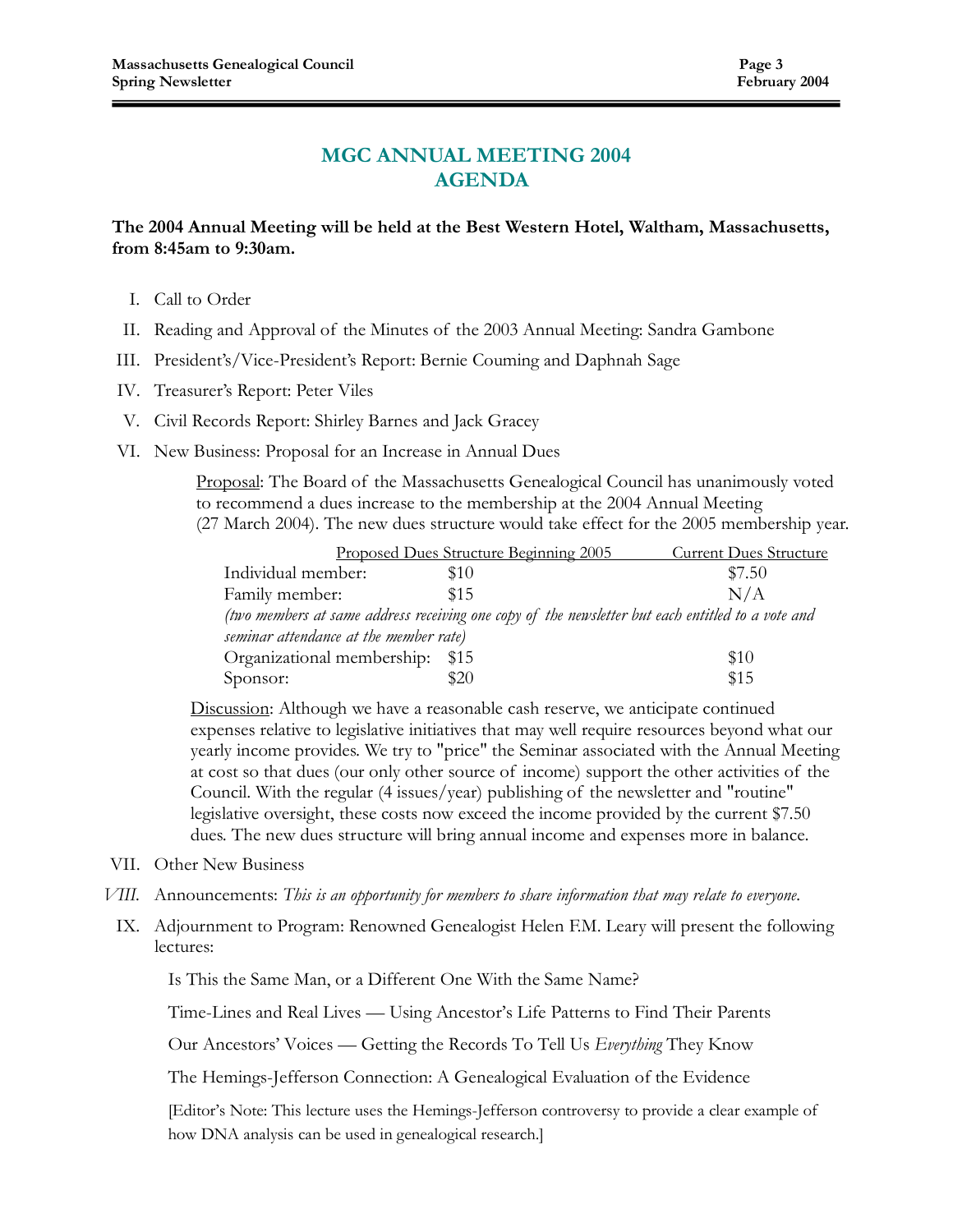# PRESERVATION INFORMATION

The Northeast Document Conservation Center (NEDCC) announces the on-line availability of its latest publication, Assessing Preservation Needs: A Self-Survey Guide. This exciting multi-media project was funded by a Library Leadership Grant from The Institute of Museum and Library Services (IMLS). NEDCC also receives major funding for its Field Service Program from the National Endowment for the Humanities.

An empowering and important new resource, the purpose of this guide is to help small to mediumsized institutions with limited preservation experience and budgets to design a program ensuring that their historical collections survive in usable condition as long as possible. In an effort to make this important information available at no cost to anyone at anytime, NEDCC has posted the text on its Web site at www.nedcc.org.

Working in partnership with NEDCC, Amigos Library Services, Inc. of Dallas Texas, has also produced a 30-minute video entitled: The Preservation Survey: A First Step in Saving Your Collections which highlights the themes of this new publication. Available now through Amigos, the video vividly illustrates both the dangers to collections and offers best practices in examining an institution's policies for preserving its general and special collections materials. Information about ordering the video can be found on Amigos' Website, at www.amigos.org.

To order the hardcopy edition of Assessing Preservation Needs: A Self-Survey Guide, send a check made out to NEDCC for \$15.00 to, Juanita Singh, Northeast Document Conservation Center, 100 Brickstone Square, Andover, MA 01810; The cost includes UPS Ground shipping and handling within the continental U.S. Faster shipping is available at cost. All payments must be made in U.S. dollars. Include your name, mailing address, and email address, or use the order form that is now available at www.nedcc.org.

To find out more about NEDCC's and Amigos' services and programs, visit their Websites at: www.nedcc.org and www.amigos.org as well as the Regional Alliance for Preservation's Website at www.rap-arcc.org.

### BEDFORD HISTORICAL SOCITY SCRAPBOOK PROJECT

Article by Susan Bennett printed in "The Preservationist", November 2003

The Bedford Historical Society is fortunate to have an extensive collection of scrapbooks in its archives that are a rich source of photographs, memorabilia, newspaper articles, and obituaries about people, places, and events in the town. One of the challenges of scrapbooks is to devise a means of locating the material that researchers want, as a typical scrapbook might contain –all on one page – a photograph of a parade, an obituary, a notice of a war bonds drive, and an article on conditions in the schools.

To address this dilemma, we have begun a scrapbook indexing project. Miriam Chrisman, Archives volunteer, is developing a methodology for indexing, using the Charles Jenks' scrapbooks as a prototype. Jenks, who served as town moderator, library trustee, and tree warden, among other offices, kept detailed scrapbooks devoted to local happenings from 1910 to 1926 that are maintained in the Archives. They contain information about the war between the "wets" and "drys" in Bedford (the "wets" being victorious), fox hunting in town, local baseball leagues, Grange affairs, tax rates and political races. Over the next year, we hope to index the many scrapbooks in the Archives, particularly noting the many photographs that they contain.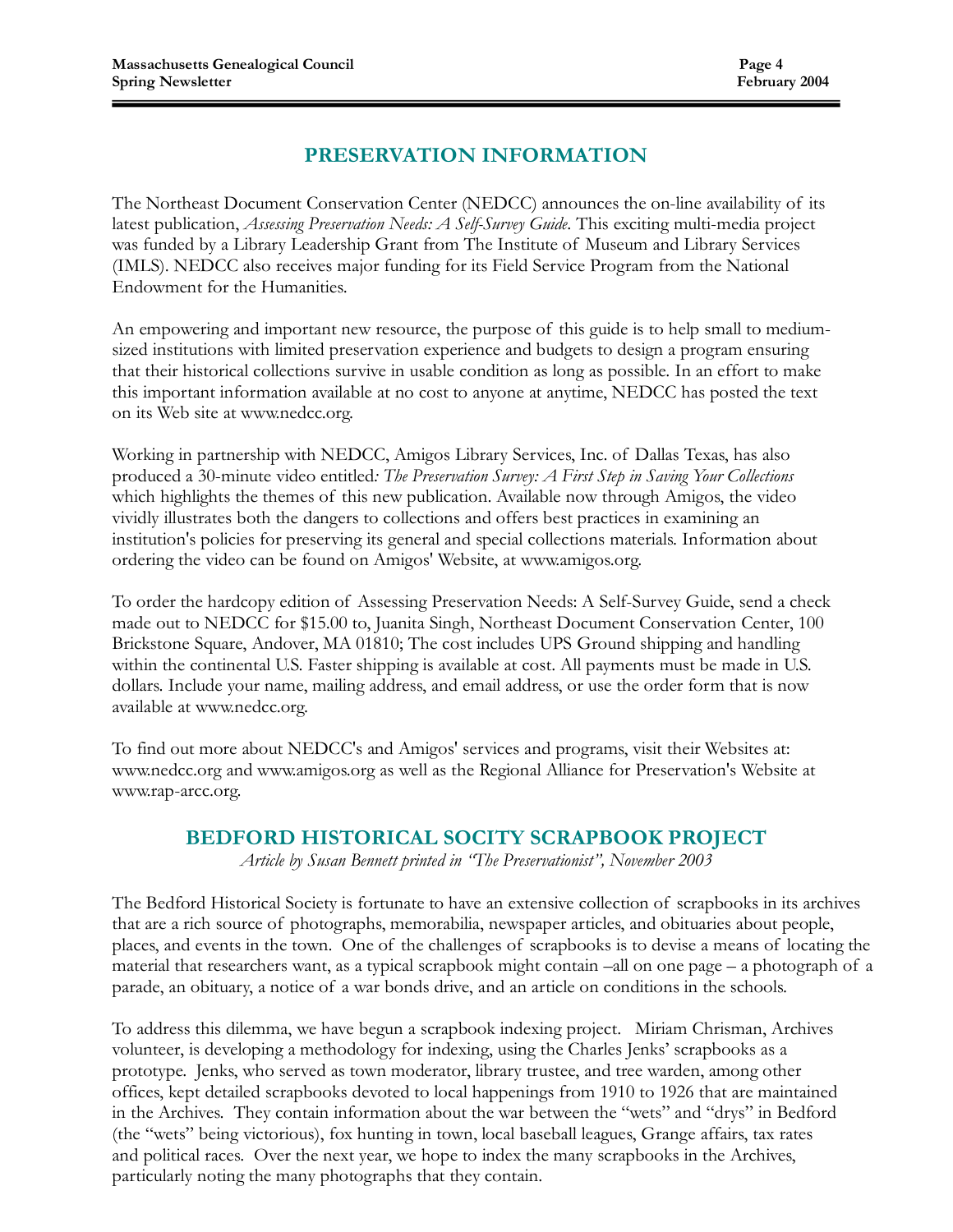#### EDUCATIONAL OPPORTUNITIES

#### Samford University Institute of Genealogy and Historical Research (IGHR)

The Institute of Genealogy  $\mathcal{O}^*$  Historical Research was founded in 1964 at Samford University, Birmingham, Alabama. The Board for Certification of Genealogists co-sponsors the Institute which offers courses ranging from beginning genealogy to more specialized topics. The British portion of the Institute offers a course on British family history each June, followed by a July Study Tour to the British Isles. Location: Birmingham, Alabama Dates: Sunday, June  $13<sup>th</sup>$  to Friday, June  $18<sup>th</sup>$ , 2004 Courses: Techniques and Technology: coordinated by Sandra Hargreaves Luebking U. S. Military Records: coordinated by Christine Rose Intermediate Genealogy and Historical Studies: coordinated by Lloyd De Witt Bockstruck For Land's Sake! Advanced Analysis and Platting: coordinated by Mary McCampbell Bell Old South and Some Border States: coordinated by Lloyd De Witt Bockstruck Researching African-American Ancestors: coordinated by Frazine Taylor Advanced Methodology and Evidence Analysis: coordinated by Elizabeth Shown Mills English Family History: Online, On Location, On Target: coordinated by Sherry Irvine Writing and Publishing for Genealogists: coordinated by Helen F.M. Leary 20th Century Genealogy: coordinated by Alvie L. Davidson Website: http://www.samford.edu/schools/ighr/ighr.html Cost: \$350 (registration until March 15); \$400 (after March 15) Housing: On campus (includes meals): \$250 single room, \$190 with roommate Various hotel options are detailed on the website Additional Information: Mary Ellen Grogan (your Newsletter Editor) has taken two of the Samford

courses, and will be taking *Writing and Publishing for Genealogists* this year. I cannot recommend IGHR too highly. If you are at all interested, call me at 617-367-4968 or email me at  $\frac{1}{\text{megrogan}(a)x.\text{netcom.com}}$ . I'll fill you in on all the details. It's time we had a good-size "Yankee" contingent at Samford. These courses have been a secret for too long.

#### Federation of Family History Societies: A Flight to Yesterdays

A five-day international conference to celebrate the 30<sup>th</sup> anniversary of the Federation of Family History Societies. As part of the event there will also be a major Local History and Family History Fair that will be open to the conference delegates which will include "Beginners Courses" on various British records for genealogists such as Civil Registration, Census, and Probate Records.

| Location: | Loughborough University, Leicestershire, England                                            |  |  |
|-----------|---------------------------------------------------------------------------------------------|--|--|
| Dates:    | Thursday, August 26 <sup>th</sup> to Monday, August 30 <sup>th</sup> , 2004                 |  |  |
| Program:  | Speakers include Sarah Tyacke, Keeper of Public Records for England and Wales; George       |  |  |
|           | Redmonds, author of <i>Surnames and Genealogy</i> ; Martyn Killion, Executive Officer State |  |  |
|           | Records, New South Wales; Dr. Ruth Paley, History of Parliament Staff; John Konvalinka;     |  |  |
|           | and many others. Workshops are scheduled on palaeography (the art of deciphering old        |  |  |
|           | writing) and the use of maps. Programs will focus on a broad spectrum of subjects of        |  |  |
|           | interest to family and local historians. Subjects include slave registers, apprentice       |  |  |
|           | indentures, assisted emigration, and operation of the Poor Law, among others.               |  |  |
| Website:  | http://www.flightofyesterdays.co.uk                                                         |  |  |
| Cost:     | Full conference (includes registration, accommodation, lectures, refreshments, lunches,     |  |  |
|           | dinners, evening events, conference materials, and tax): registration received by $4/30/04$ |  |  |
|           | $f(295)$ ; registration after 5/1/04 $f(320)$ . Payment may be made by credit card.         |  |  |
| Housing:  | All accommodation is on site in single rooms with bathroom.                                 |  |  |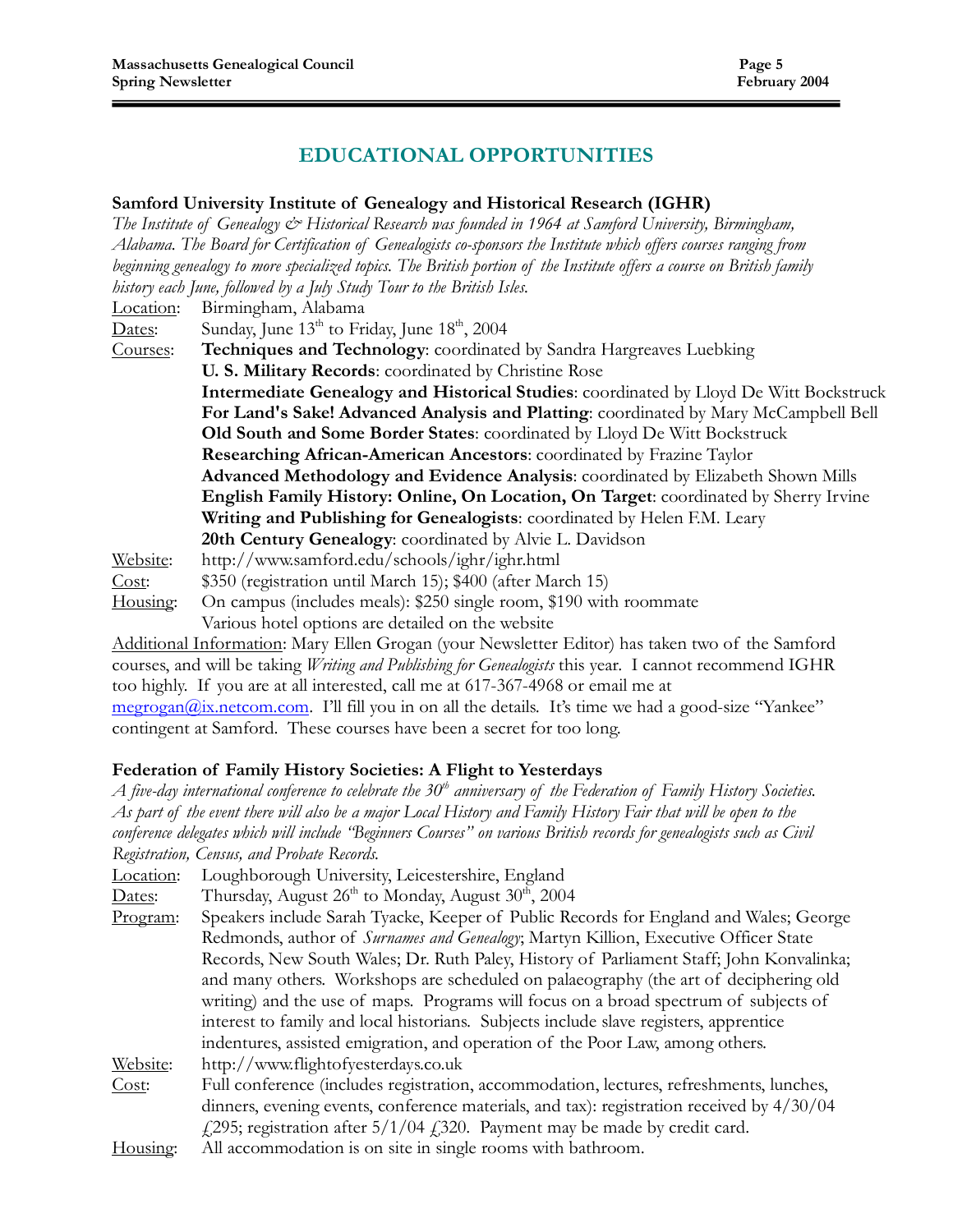#### CATCHING UP WITH HELEN LEARY

By C. Ann Staley, CGRS Reprinted with permission from the Association of Professional Genealogists Quarterly, December 2003

Helen Leary. There are few people in professional genealogy who would not get a distinctive image in their minds and a smile on their face at hearing that name. But as we have learned in genealogical research, there is more to people than just their names.

Helen came to genealogy because of her mother. Helen had applied for a Ph.D. in Art History studying the Northwest Coast Native Americans. To complete her studies, she would have had to commute between the University of North Carolina and British Columbia for the classes. At the same time she became pregnant, so traveling for school was ruled out. Then Helen's great-aunt died and Helen's mother inherited the family papers, which she promptly turned over to Helen to sort out. As Helen worked on her own family history, she discovered that the only genealogical "how-to" books at the time clearly were not oriented to Southern families - advice like "search vital records" was virtually useless.

By the time she had organized her great-aunt's papers (and re-researched the family history) she was enjoying the detective work too much to quit. Having pretty much run out of ancestors (at least the maternal ones on this side of the Atlantic), she decided to try research-for-hire and to give it five years to see whether she enjoyed working on other people's genealogy as much as she had enjoyed her own. To get the background she needed, she also began to study history, genealogy, culture, law, religion, geography, etc., just as diligently as if she were going to school. "We can't understand the people unless we get to know them and their records and why their life events were recorded the way they were," she says. She never did get back to school for her Ph.D. and the rest, as they say, is history.

That "history" includes being active in our field for more than twenty-five years. She has been a professional genealogist since 1978, and has become a Certified Genealogical Records Specialist (1979-1984), a Certified Genealogist (1984 to present) a Certified Genealogical Lecturer (1989 to present), a Fellow of the American Society of Genealogists (elected 1993) and a Fellow of the National Genealogical Society (elected in 1988).

She has served various genealogical organizations in elective offices such as trustee of the Association for Professional Genealogists, delegate to the Federation of Genealogical Societies, president of the North Carolina Genealogical Society, first editor of the Genealogical Speakers' Guild newsletter, trustee and president of the Board for Certification of Genealogists, and as a national Genealogy Hall of Fame Committee elector.

She has given workshops, lectured locally and nationally, given master lectures at national Conferences, and is the Coordinator of the "Writing and Publishing for Genealogists" and "Genealogy as a Profession" courses at the Institute of Genealogy and Historical Research at Samford University.

She has won numerous awards, among them the National Genealogical Society's Award of Merit (1987), North Carolina Genealogical Society's Award for Exceptional Service (1987 and 1996), BCG's Outstanding Service Award (2002) and APG's own Grahame T. Smallwood Jr. Award of Merit (2003).

She has written articles for genealogical and historical periodicals including the National Genealogical Society Quarterly, The American Genealogist, and the North Carolina Genealogical Society Journal. She is editor and contributing author of North Carolina Research: Genealogy and Local History (Second Edition), editor of The BCG Genealogical Standards Manual, and contributing author to three chapters of Professional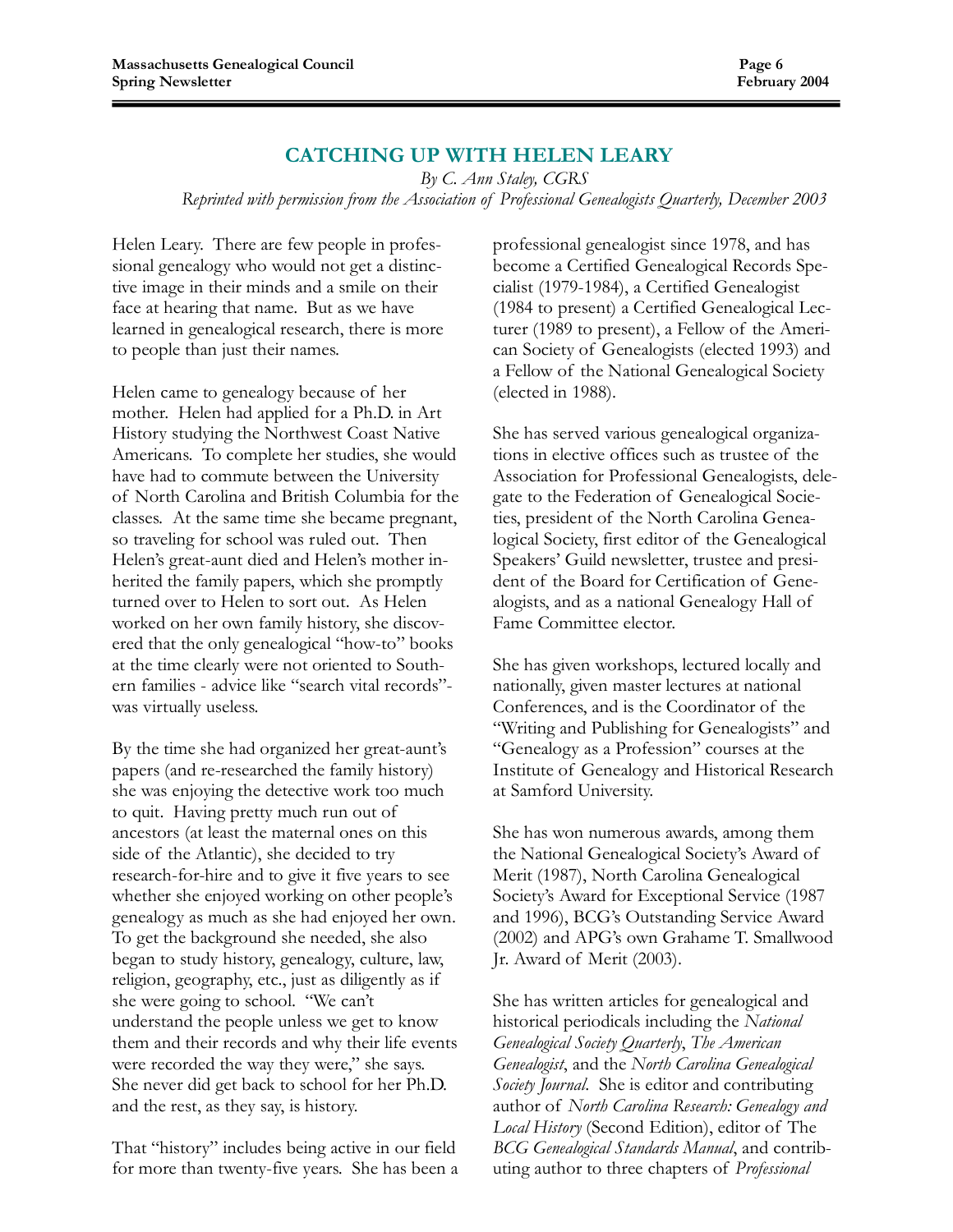Genealogy: A Manual for Researchers, Writers, Editors, Lecturers and Librarians (a.k.a. ProGen).

Helen lives in an area where there are many "burned counties," where people rented rather than owned property, and an area that was a major crossroads, particularly on migration routes for Virginians and North Carolinians. This led to her specializing in brick-wall problems in the colonial southeast. She feels that she has solved most of the cases that have come her way over the years. For those cases that she couldn't solve, she has kept a file and still keeps them in mind.

When asked how she feels about the Internet and its use in genealogy, Helen answers at length. "I think the Internet is getting a bum rap. So many valid resources are on the Internet that we cannot simply ignore them 'just in case some may incorporate errors.' We can go online and download out-of-print books and often search the indexes to others; many hitherto unavailable historical documents are now digitized and online; and archives sites are full of valuable information on how to research their state," she says.

She adds that advances in technology should not interfere with solid research practices. "Genealogical databases started before documentation could be included, but things have changed. There is no good reason now for us not to cite our sources when we contribute to those databases and when we compile information for our own websites."

With all that the Internet offers, it has its limitations. "The Internet should never be considered a substitute for on-site research, of course, but what we find online can help us direct our search better, and even undocumented compilations can give useful clues we might miss otherwise. The trouble is not with the databases and websites, it's with the people using them. Too many users believe what they see without realizing that it still needs to be proved, and that without proof it's merely back-fence gossip, maybe true, maybe not. As professional genealogists, if we are going to serve our clients well, we need to know where the errors in a client's lineage came from, otherwise we may not be able to refute them effectively. If the client is using an Internet database, we need to know that so we can revisit that site ourselves, try to deduce which records the contributor might have used, and then go to the original records to refute or prove the data."

"In my view," Helen says, "shoddy research is just not as much fun as it is when you've got your ancestors set in place and all your facts proven. There's always 'one more record,' and 'one more question,' and that's what keeps us going, even through those terrible periods of drought when nothing works and the search seems fruitless. But, what a glorious feeling it is when you've solved a really knotty problem. There's just nothing like it! I meet many genealogists who seem grimly determined to fill in one more slot on a pedigree chart or add one more generation to their computerized family tree. I wish they could just relax a little and enjoy themselves. They're missing all the fun of it."

Helen says that she sees two categories of genealogists:

• "The Public Genealogist, who may be a professional researcher, a hereditary-society verifying genealogist, a lecturer or teacher, a genealogical writer, or an archivist or librarian. These are the people in the 'public eye'."

• "The Private Genealogist, who may be a beginner or an advanced researcher, but whose work is primarily for his or her own private use. I think we need to get away from the term 'amateur,' because large numbers of private genealogists are doing 'professional' work (using the term's definition as 'up to high standards' rather than its definition of 'for pay')."

"I absolutely adore genealogy," she says. "Even if there are problems, they are interesting and no two are ever alike. I don't think there is any single group that is engaged in adult learning as much as genealogists are. I love lecturing, love the audience's responses and their enthusiasm. Not too fond of the traveling though."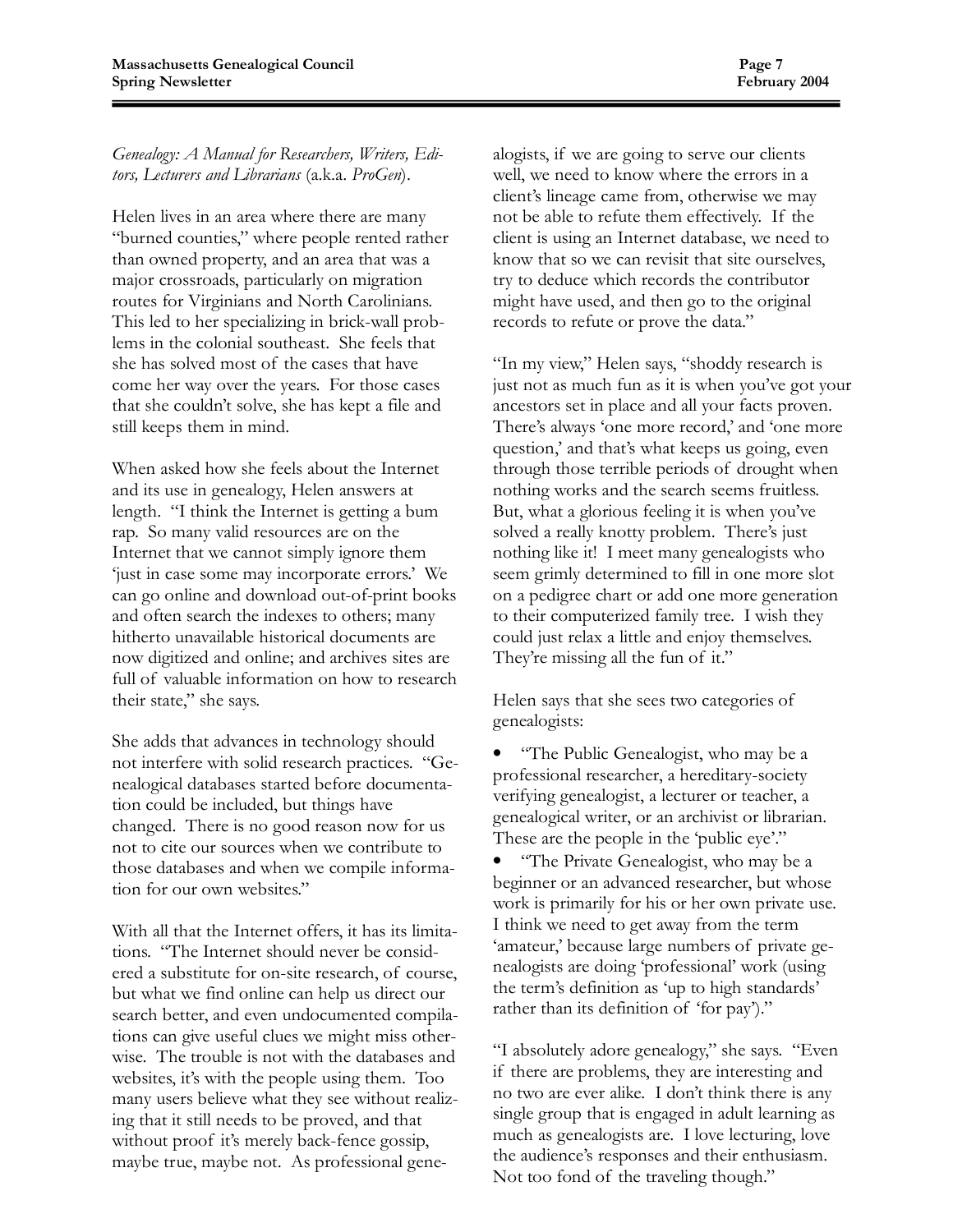The Massachusetts Genealogical Council is proud to present a full day seminar by renowned genealogist and noted educator

# HELEN LEARY

Certified Genealogist, Fellow of the American Society of Genealogists, Fellow of the National Genealogical Society

# Saturday, March 27, 2004 Best Western Hotel,Waltham, MA

# PROGRAM

8:00am-10:00am: Registration in the Grand Ballroom, Vendors Open, Refreshments

8:45am-9:30am: Massachusetts Genealogical Council Annual Meeting

9:45am-10:45am: Is This the Same Man, or a Different One With the Same Name: Proving that our ancestors are who we say they are is essential to proving that they are related to who we claim are their kinfolk. But sometimes everybody in the county has the same name (or at least it seems so to us). How do we separate them from each other, especially when there do not appear to be enough records to do it reliably?

11:00am-12:00pm: Time-Lines and Real Lives — Using Ancestor's Life Patterns to Find Their Parents: Each event in an ancestor's life occurred at a specific place on the time line between his or her birth and death. Those occurrences form a pattern. Mrs. Leary describes how to chart the time-line, identify the patterns, and use them to find the ancestor's parents.

12:00am-2:30pm: Hot Buffet Lunch in the Terrace Dining Room (included in the Registration Fee): Caesar Salad, meatballs, vegetable lasagna, pasta with chicken and broccoli, grilled vegetables, garlic bread, coffee or tea, dessert. [Please advise us of any special dietary requirements.] Members of the Association of Professional Genealogists will be hosting the tables in the dining room. Bring your questions and be ready for a discussion with other interested genealogists. Possible topics include LDS records, Irish, Colonial New England, Jewish, Italian, etc. We welcome your suggestions; make a note on the registration form. Since it is a buffet, you can table-hop!

2:00pm-3:00pm: Our Ancestors' Voices — Getting the Records To Tell Us Everything They Know: Seemingly minor details in a record can be of major importance in solving an otherwise insoluble genealogical problem. Mrs. Leary will discuss (and illustrate) techniques for getting more information from records than seems to be there.

3:15pm-4:15pm: The Hemings-Jefferson Connection: A Genealogical Evaluation of the Evidence: Sally Hemings, slave of Thomas Jefferson, is known to have had at least six children. Was their father Thomas Jefferson, another Jefferson, or a collection of unidentified Virginians? Impartial evaluation of all the evidence, including that derived from DNA comparisons among Hemings and Jefferson descendants (real and imagined), points inexorably to a single conclusion.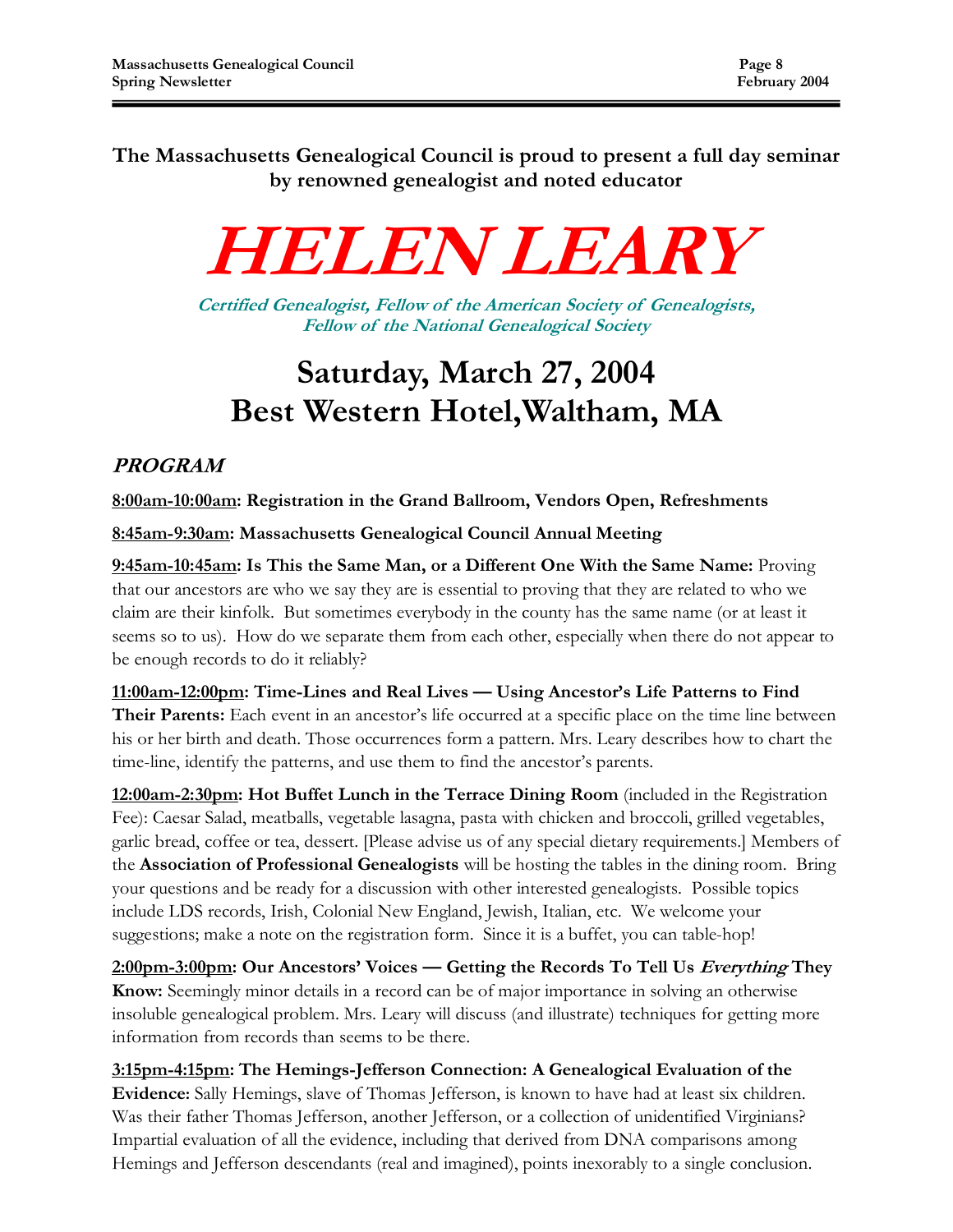#### IMPORTANT: Room Set-up

The front of the Grand Ballroom will be setup "classroom style" with long tables and chairs. The rear of the room will have only chairs. The "classroom" rows will be reserved for the first 100 registrants.

HOTEL: The Seminar will be held at the Best Western Hotel, 477 Totten Pond Rd., Waltham, (http://www.bestwestern.com/prop\_22009). Rooms are available at \$79 (\$86.61 including tax and continental breakfast) per night from Thursday through Sunday. Rooms can sleep up to 4 people. The heated indoor pool is open until 10:00pm. Call 781-890-7800 or 1- 877-852-4683 (toll free).

The hotel is located at exit 27A on Interstate 95 (aka Route 128), easily accessible from all directions. It is a 5-minute drive from the National Archives. Note that the New England Historic Genealogical Society library in Boston is now open on Sunday, as is the Boston Public Library. Both libraries are accessible via the Copley Square stop on the MBTA Green Line. The Green Line runs regularly from Riverside MBTA station, which is about 4 miles from the Best Western. It is just off Route 128, and there is plenty of parking. If you would like more detailed directions, or information on the local area, please email seminar@massgencouncil.org or send a letter to the Local Arrangements Chair, Massachusetts Genealogical Council, P.O. Box 5393, Cochituate, MA 01778-5393.

FRIDAY EVENING: We will arrange to meet at 7:00 pm for an informal dinner in Michael's Italian Grille, which is located on the main floor of the Best Western Hotel. Michael's is a full service restaurant offering excellent dining in a relaxed casual atmosphere. The menu includes a variety of reasonably priced entrees that should satisfy everyone.

Talking with your fellow genealogists is one of the primary benefits of a conference. Your friends and relatives may not care how you found great-aunt Gertrude's death record, but we do!! Make a note on your registration form, so that we can be sure to make enough reservations. Registration materials will be available on Friday evening for guests staying at the hotel. See you there!

**VENDORS**: Please be aware that many small vendors do not accept credit cards. They will accept either cash or personal checks. This list was printed six weeks before the Seminar. Additional vendors are expected.

Genealogy Fair: Maps, research CDs, tape recordings of a number of Helen Leary's lectures from national conferences

Jonathan Sheppard Books: Family genealogies printed before 1920, immigration and ethnic history, local and regional history from the 6 New England States, New York, New Jersey, Pennsylvania and Delaware, local history and genealogy from the British Isles, continental Europe, and eastern Canada.

Paul Bunnell Books: Loyalist records

Just Black & White: Photo restoration services

Godfrey Memorial Library: Members of the Godfrey Library can access many digital records from their own home including images of the U.S. Census and access to Heritage Quest online (20,000 family and local histories which are every word searchable).

Association of Gravestone Studies: Materials on cemeteries, records and preservation issues

National Archives and Records Administration: Research materials concerning federal records

#### LUNCHEON DISCUSSION TABLES

Please be aware that this list was printed six weeks before the Seminar. Additional tables may be added. Complete information will be in the Syllabus.

#### **SUBJECTS**

The Resources of the Family History Library

#### Board for Certification of Genealogists

(Founded in 1964, BCG offers genealogists a way to demonstrate their research and analysis skills and provides a highly-respected credential. Boardcertified genealogists, whether professionals or highly skilled hobbyists, pass rigorous tests and subscribe to a code of ethics. This will give you an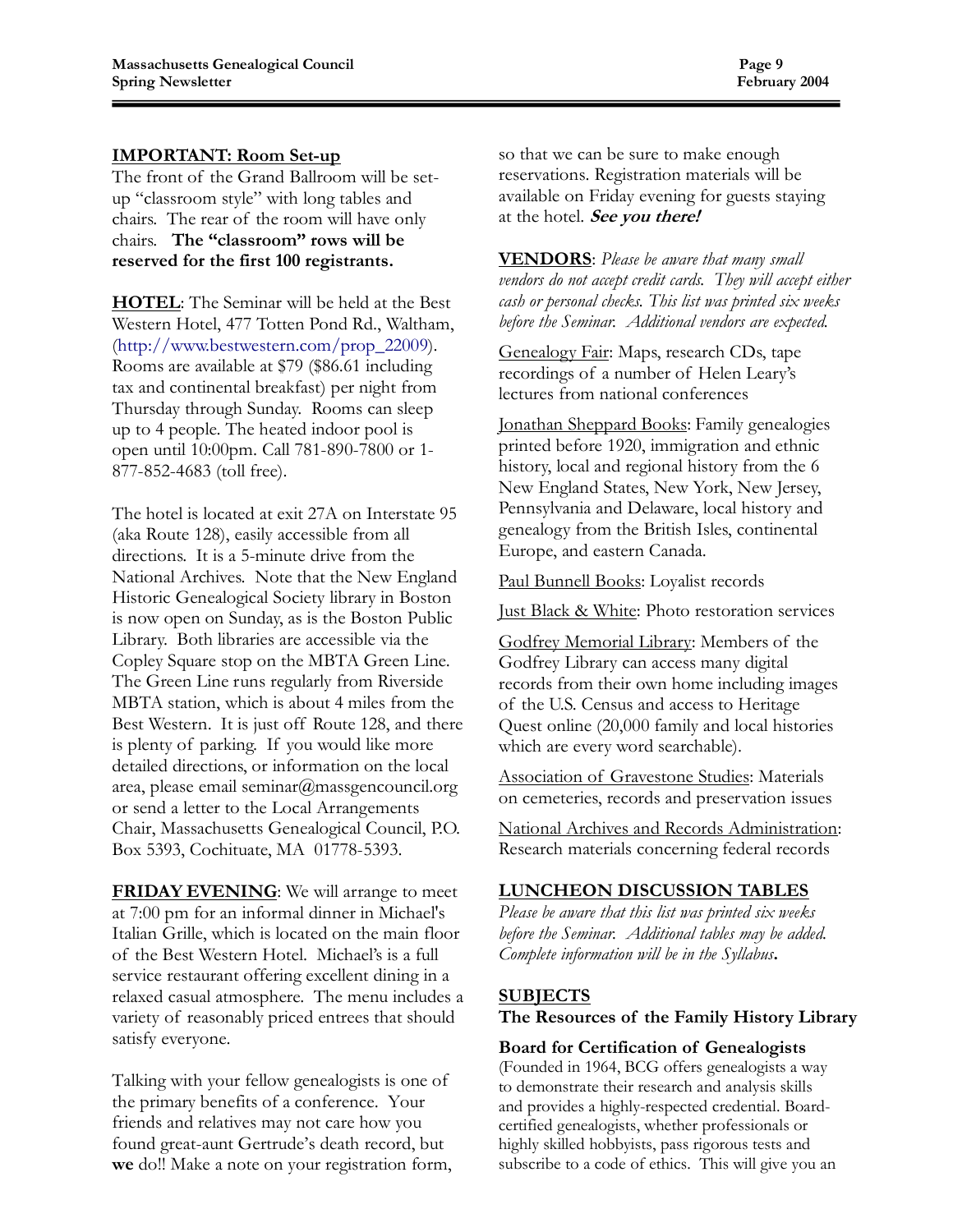opportunity to find out about the requirements for Certification and the various categories offered. )

#### Military Records

#### Jewish Research

#### English/Scots Research

#### Irish Research

Lineage Societies (Lineage societies require applicants to demonstrate that they meet the qualifications of descent. An example would be the Daughters of the American Revolution. This discussion will focus on what information is needed for successful applications and how to find it.)

#### Internet Research

#### Colonial New England Research

18<sup>th</sup>/19<sup>th</sup> Century New England Research

Western New England and Fuzzy Borders (Vermont, New York, Connecticut, Mass.)

**DISCUSSION LEADERS:** The following members of the Association of Professional Genealogists (APG) have offered to serve as Discussion Leaders during the luncheon. APG is an independent organization whose principal purpose is to support professional genealogists in all phases of their work: from the amateur genealogist wishing to turn knowledge and skill into a vocation, to the experienced professional seeking to exchange ideas with colleagues and to upgrade the profession as a whole. APG has more than 1,300 members worldwide.

All of the APG members have special areas of interest that they will be happy to discuss with you, even if we haven't dedicated a table to that subject. For example, Helen Ullmann, CG, has a special interest in Norwegian research; Joyce Pendery, CG, is interested in Coastal New England; and Penny Hartzell is researching 18<sup>th</sup> century Pennsylvania Germans.

#### Nancy Arbeiter, CGRS (Massachusetts)

Special areas of research interest: 20th Century; Emigration & Immigration; Jewish; Maine; Massachusetts; New York

#### Jennifer Bartlau (Vermont)

Special areas of research interest: 18th Century; 19th Century; 20th Century; Vermont; New England

#### Carolyn Bingham (Massachusetts)

Special areas of research interest: Colonial; Lineage Society Applications; Mayflower

#### Kathryn Black (Massachusetts)

Special areas of research interest: 18th Century; 19th Century; 20th Century; New England; British Isles

# William Budde (Vermont), Fellow of the

Society of Antiquaries Scotland Special areas of research interest: 17th Century; 18th Century; Lineage Society Applications; Massachusetts; Vermont; New England

#### Anthony Burke (Connecticut)

Special areas of research interest 17th Century; 18th Century; 19th Century; Connecticut; Massachusetts; New England; Colonial; Land Records

#### Rogers Finch (Massachusetts)

Special areas of research interest: Emigration & Immigration; Lineage Society Applications; Palatines; New York; New England; Sweden

# Diane Gravel, CGRS (New Hampshire)

Special area of research interest: New England

#### Mary Ellen Grogan (Massachusetts)

Special areas of research interest: 18th Century; 19th Century; Neighborhood Reconstruction; Massachusetts; Ireland

#### Penny Hartzell (Connecticut)

Special areas of research interest: 18th Century; 19th Century; 20th Century; Pennsylvania; New York City; Emigration & Immigration; Palatines; 18th Century Pennsylvania Germans

#### Ernest Jenkins (Massachusetts)

Special areas of research interest: Colonial; Lineage Society Applications; Massachusetts; Vermont; New England

#### Edward Lewis (New Hampshire)

Special areas of research interest: Colonial; Massachusetts; New Hampshire

#### Barbara Mathews CG (Massachusetts),

Special areas of research interest: Colonial; Lineage Society Applications, Connecticut

#### Donna Moughty (Connecticut)

Special areas of research interest: 20th Century; Missing Heirs; Connecticut; New York; Ireland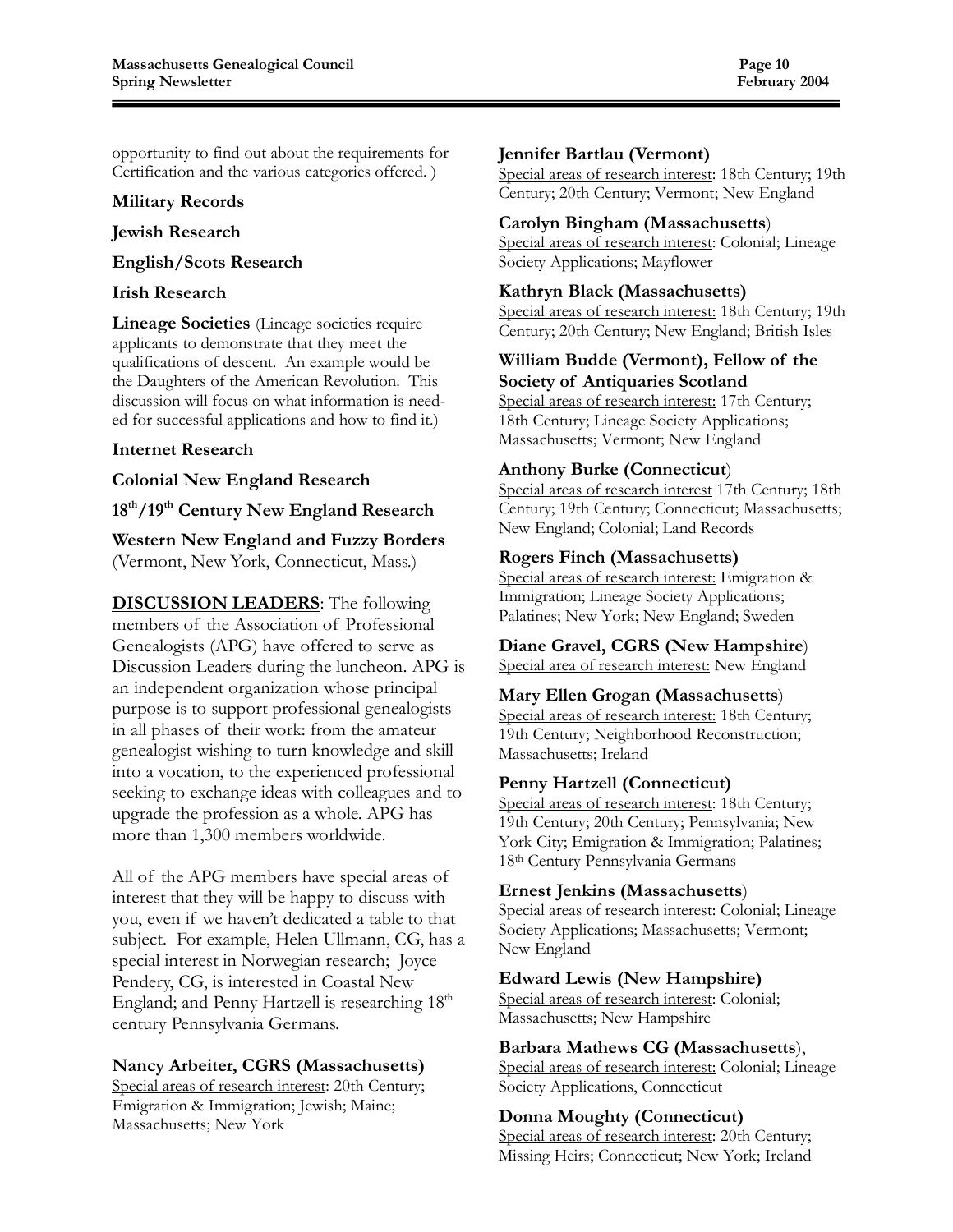#### Jolene Mullen (Connecticut)

Special areas of research interest: CAR, SAR and DAR Lineage Applications; eastern counties of New York; Connecticut

#### Joyce Pendery, CG (Massachusetts)

Special areas of research interest: 18th Century; 19th Century; 20th Century; Connecticut; Massachusetts; Rhode Island; Coastal New England.

#### R. Andrew Pierce (Massachusetts)

Special areas of research interest: Ireland; American Indians

#### Edward Phillips (Massachusetts)

Special areas of research interest: 18th Century; 19th Century; Colonial; Massachusetts; Rhode Island; New England

#### Sharon Sergeant (Massachusetts)

Special areas of research interest: Emigration & Immigration; Migration; Railroads; New England; Nova Scotia; Prince Edward Island

#### Helen Shaw (Maine)

Special areas of research interest: Civil War; Ohio; Chicago

#### Sally Small (Rhode Island)

Special areas of research interest: Massachusetts; Rhode Island; Connecticut; Washington Cty, NY

#### Christine Sweet-Hart (Massachusetts)

Special areas of research interest: 18th Century; 19th Century; 20th Century; Massachusetts; New England; Boston

#### Helen Ullmann CG, Fellow of the American Society of Genealogists (Massachusetts)

Special areas of research interest: 17th Century; 18th Century; 19th Century; New England; Norway

#### Peter Viles (Massachusetts)

Special areas of research interest: Colonial, Massachusetts; New England; Massachusetts Vital Records

CG and CGRS are service marks of the Board for Certification of Genealogists (BCG), used under license after periodic evaluations by the Board. BCG grants certification to qualified applicants in six categories. A CG is a Certified Genealogist. A CGRS is a Certified Genealogical Records Specialist.

## REGISTRATION INFORMATION

Name: \_\_\_\_\_\_\_\_\_\_\_\_\_\_\_\_\_\_\_\_\_\_\_\_\_\_\_\_\_

Street:

City, State, Zip: \_\_\_\_\_\_\_\_\_\_\_\_\_\_\_\_\_\_\_\_\_\_\_

Email: \_\_\_\_\_\_\_\_\_\_\_\_\_\_\_\_\_\_\_\_\_\_\_\_\_\_\_\_\_\_

Phone: \_\_\_\_\_\_\_\_\_\_\_\_\_\_\_\_\_\_\_\_\_\_\_\_\_\_\_\_\_

Individual Members of the Massachusetts Genealogical Council (paid for 2004) are entitled to register for the Seminar at a special rate. Annual dues are \$7.50, and you may join now. Please circle the correct option.

#### Membership

I am a fully paid member for 2004: yes/no I would like to join/renew MGC: \$7.50

#### Seminar Registration

Registrations must be received by 3/24/04.

Early Registration (must be received by  $2/29/04$ )

| 2/27/04                                     |      |
|---------------------------------------------|------|
| Member:                                     | \$40 |
| Non-Member:                                 | \$50 |
| Registration (received 3/1 through 3/24/04) |      |
|                                             |      |

Member: \$50 Non-Member: \$60

#### TOTAL ENCLOSED: \_\_\_\_\_\_\_\_\_

Make check payable to: Massachusetts Genealogical Council

Mail to: Massachusetts Genealogical Council, P.O. Box 5393, Cochituate, MA 01778-5393.

Cancellation Policy: The Registration fee may be refunded up to 30 days before the event minus a \$5.00 administration fee. There will be **no** refund within 30 days of the event.

\_\_\_\_\_\_\_\_\_\_\_\_\_\_\_\_\_\_\_\_\_\_\_\_\_\_\_\_\_\_\_\_\_\_\_

Comments: